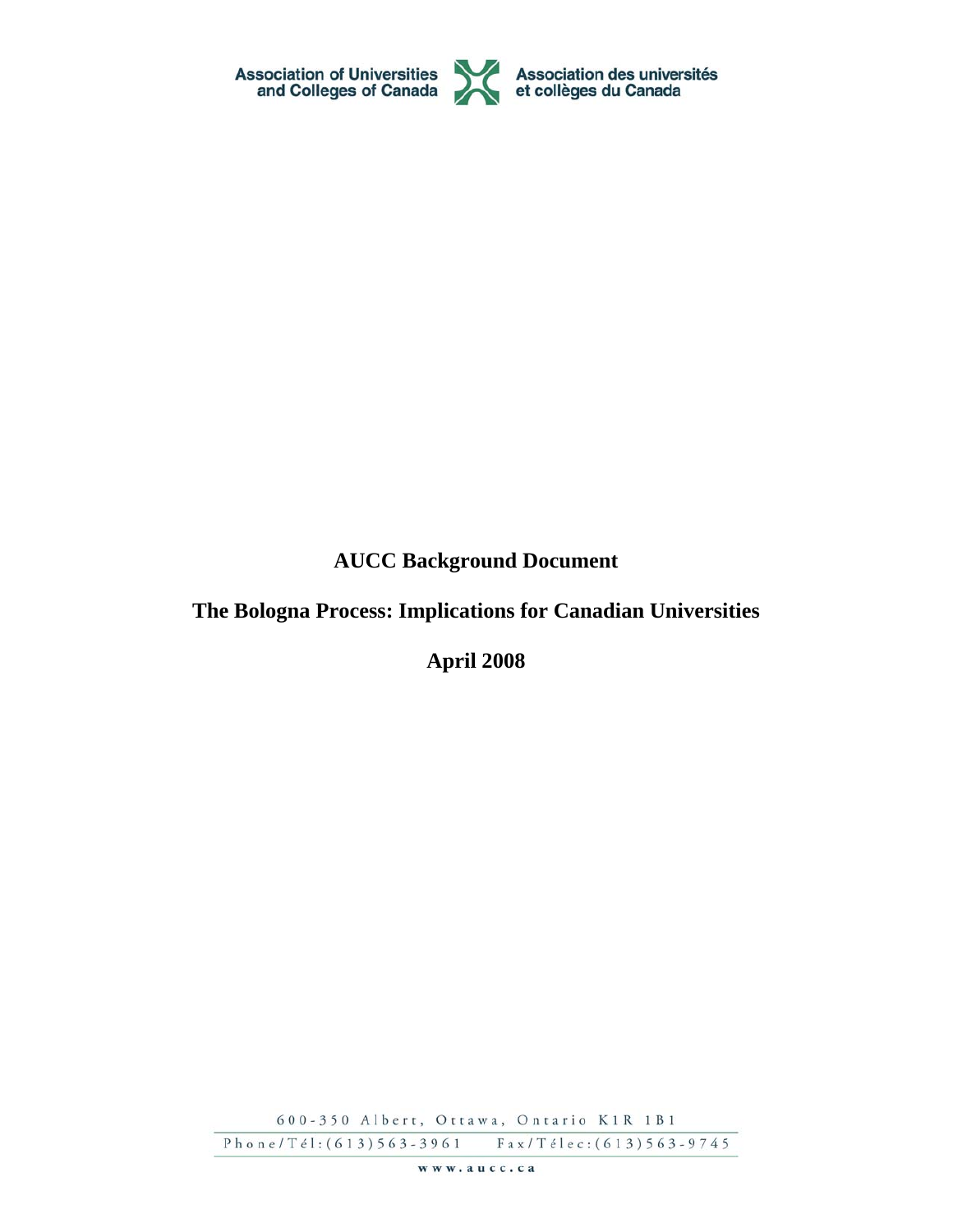# **The Bologna Process: Implications for Canadian Universities**

*\* The following document represents a reworking of the original memoranda provided to members of AUCC's Standing Advisory Committee on International Relations (SACIR) and Board of Directors as part of their April 2008 deliberations on the Bologna Process and its implications for Canadian universities.* 

### **Introduction**

Fundamental changes in higher education are underway in Europe as a result of the Bologna Process – the commitment by 46 countries across the continent to create an integrated European Higher Education Area (EHEA) by 2010. Given the magnitude of this initiative, it is therefore important to discern what, if any, implications there are for Canadian universities.

The focus of this document is:

- 1. To provide an update on the latest developments related to the Bologna Process within Europe, as well as external responses in Canada and elsewhere;
- 2. To take stock of key issues and implications from a Canadian university perspective.

While this document is by no means a comprehensive analysis of all the aspects of the Bologna Process (a vast, multilayered and ever-evolving process, not given to simple summaries or analysis), the content has been informed by interviews and discussions with numerous key experts both in Canada and abroad in addition to an extensive literature review of primary and secondary sources.

### **Background**

The Bologna Process is a voluntary intergovernmental initiative, which aims to create a EHEA by 2010 where education systems would be compatible, degrees comparable and students' mobility would be unhindered. Consisting of 46 signatory countries (see **Appendix A** for list), the Bologna bloc's size and high profile also act as an effective global promotion vehicle for European higher education.

### **The Decision-Making Structure of the Bologna Process**

Significantly, the Bologna Process is conducted outside the formal governance framework of the European Union (EU). It is an intergovernmental structure where decisions are reached by the consensus of the Ministers for higher education of the 46 signatory countries involved. This approach reflects the vast diversity in Europe's higher education systems while at the same time indicates how massive an effort it is and, not surprisingly, how progress is sure to be slow and incremental. (See **Appendix B** for more on the decision-making structure of the Bologna Process.)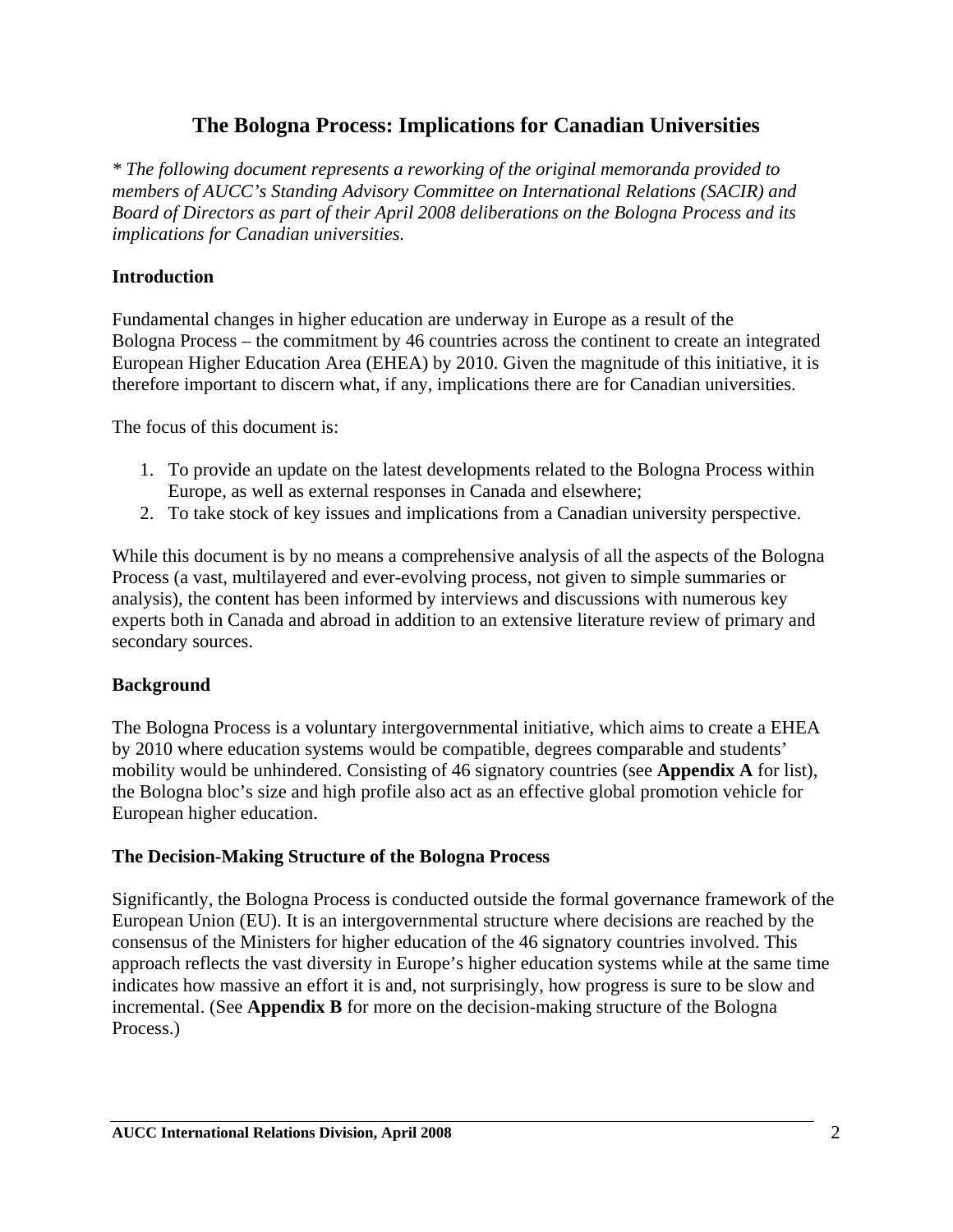### **Origins of the Bologna Process**

Higher education Ministers from 29 European countries first met in Bologna in 1999 and launched the process by signing a declaration establishing the necessary steps to create a EHEA by 2010. (Prior to this, was the Sorbonne Declaration, signed in 1998 by the UK, France, Germany and Italy, which laid out an initial framework.)

The original broad objectives of the Bologna Process were:

- to remove the obstacles to student mobility across Europe;
- to enhance the attractiveness of European higher education worldwide;
- to establish a common structure of higher education systems across Europe;
- for this common structure to be based on two main cycles, undergraduate and graduate. (the third cycle has since been added.)

The underpinning philosophy of the Bologna Process is often referred to as the social dimension. This idea is based on the themes of equity and harmonization while respecting and celebrating the diversity of Europe – its countries and their institutions. This philosophy has been increasingly infused with additional language focussing on "economic competitiveness" with the involvement of the European Commission. This, in turn, has led to some convergence of the Bologna Process and the EU's so-called Lisbon Agenda aimed at improving the competitiveness of Europe in innovation and the knowledge economy.

Since 1999 Ministers have met four other times to assess progress towards the creation of the EHEA – in Prague in 2001, Berlin in 2003, Bergen in 2005 and in May 2007, the UK hosted the most recent Ministerial summit in London. Here, they reaffirmed the commitment to "increasing the compatibility and comparability of European higher education systems while respecting their diversity".

Over the course of the first three summits in Bologna, Prague and Berlin, the participating Ministers of Higher Education formalised the objectives of the Bologna Process into 10 action lines:

- 1. adoption of a system of easily readable and comparable degrees;
- 2. adoption of a system essentially based on two cycles;
- 3. establishment of a system of credits;
- 4. promotion of mobility;
- 5. promotion of European co-operation in quality assurance;
- 6. promotion of the European dimension in higher education
	- (from the 1999 Bologna Declaration);
- 7. focus on lifelong learning;
- 8. inclusion of higher education institutions and students;
- 9. promotion of the attractiveness of the European Higher Education Area (added in 2001 at the Prague Ministerial summit);
- 10. doctoral studies and the synergy between the European Higher Education Area and the European Research Area (added in 2003 at the Berlin Ministerial summit).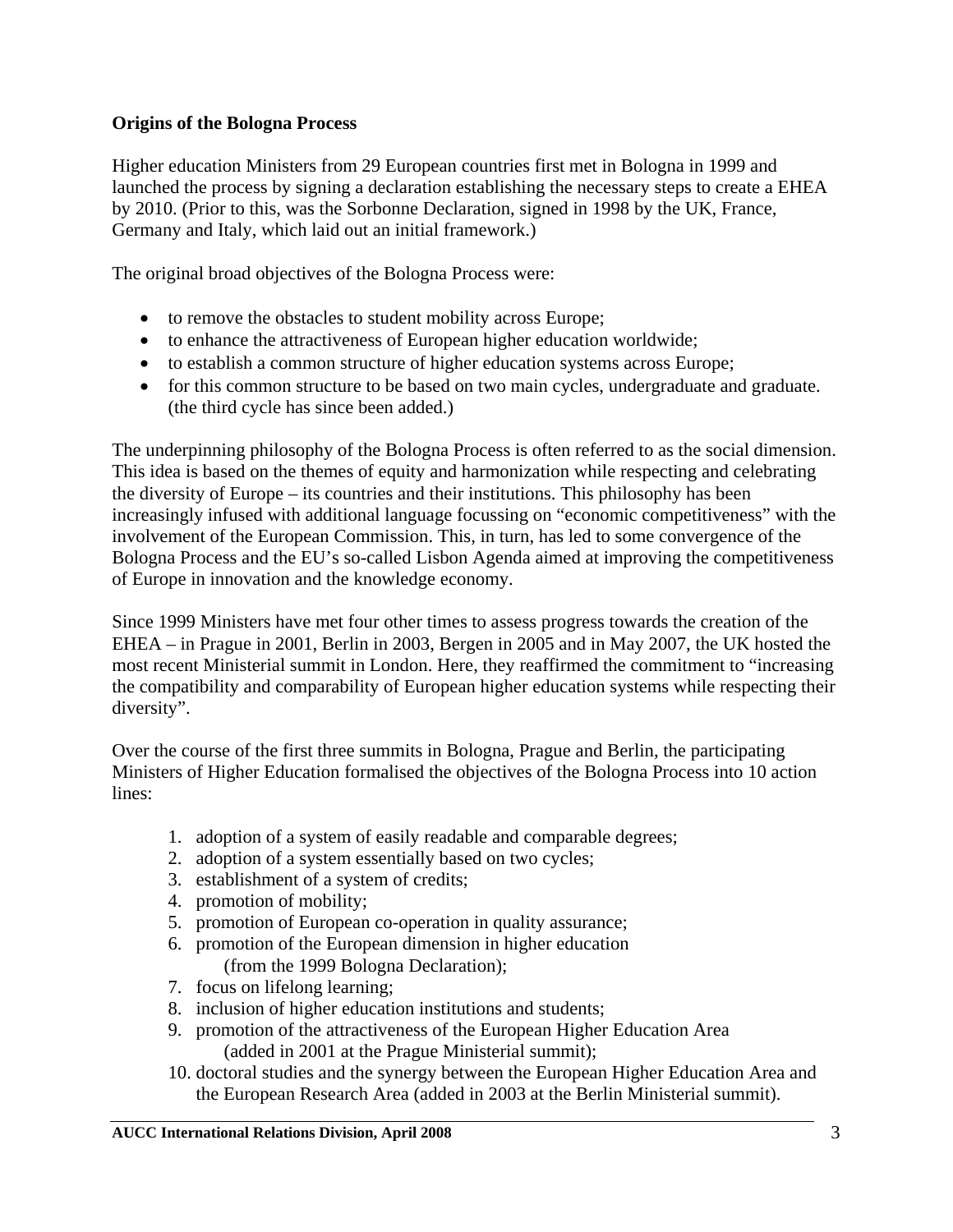### **Overall Objectives of the Bologna Process**

At its most fundamental level, the main objective of the process is the creation of the EHEA by 2010. Removing obstacles to student and academic mobility – within Europe and to students from outside – is seen as essential to attaining this main objective.

Degree cycles figured largely in these plans in the beginning, as Ministers initially called for European higher education sectors to adopt a system based on two cycles, at Bachelor (3 years) and Master's level (2 years). Since then, focus has been extended beyond these two cycles so that doctoral level qualifications are now considered as the third cycle (3 years) in the Bologna Process. This will enable the promotion of closer links between the EHEA and the European Research Area. (The ERA – a parallel EU process designed to enhance research collaboration as a central pillar of the Lisbon Agenda.).

To the contrary, therefore, of some widely held beliefs, there are no Bologna degrees per se but rather "Bologna-compliant degrees." This is one area of the Bologna objectives where implementation is progressing well. These degrees will be rapidly increasing in numbers coming out of the near 4,000 institutions within the 46 Bologna countries in the coming years.

### **Increasing Transparency through the Bologna Process**

In addition to the three-cycle system, the Bologna Process has produced tools designed to interpret and convert academic work in one country to academic work in another. The "transparency tools" include:

- European Credit Transfer System (ECTS);
- Diploma Supplement;
- Quality Assurance.

The development of a system of easily readable and comparable degrees aims to simplify comparison between qualifications across Europe. The flexibility and transparency provided hopes to enable students and teachers to have their qualifications recognised more widely, facilitating freedom of movement around a more transparent EHEA. This has been aided by the establishment of a system of credits in the form of the European Credit Transfer System (ECTS) and the adoption of the Diploma Supplement by all countries involved. The ECTS, a formula for calculating the value of credits earned, predates Bologna. It was initially introduced as part of the EU's Erasmus program as a means to facilitate academic recognition among partner institutions for the program's exchange students. ECTS has since become an essential component of the Bologna Process.

Similarly, the Diploma Supplement was initiated before the Bologna Process. This project began as part of the Lisbon Recognition Convention. The idea of the supplement is to have a document attached to all higher education diplomas providing a description of the nature, level, context, content and status of the studies that were successfully completed by the holder.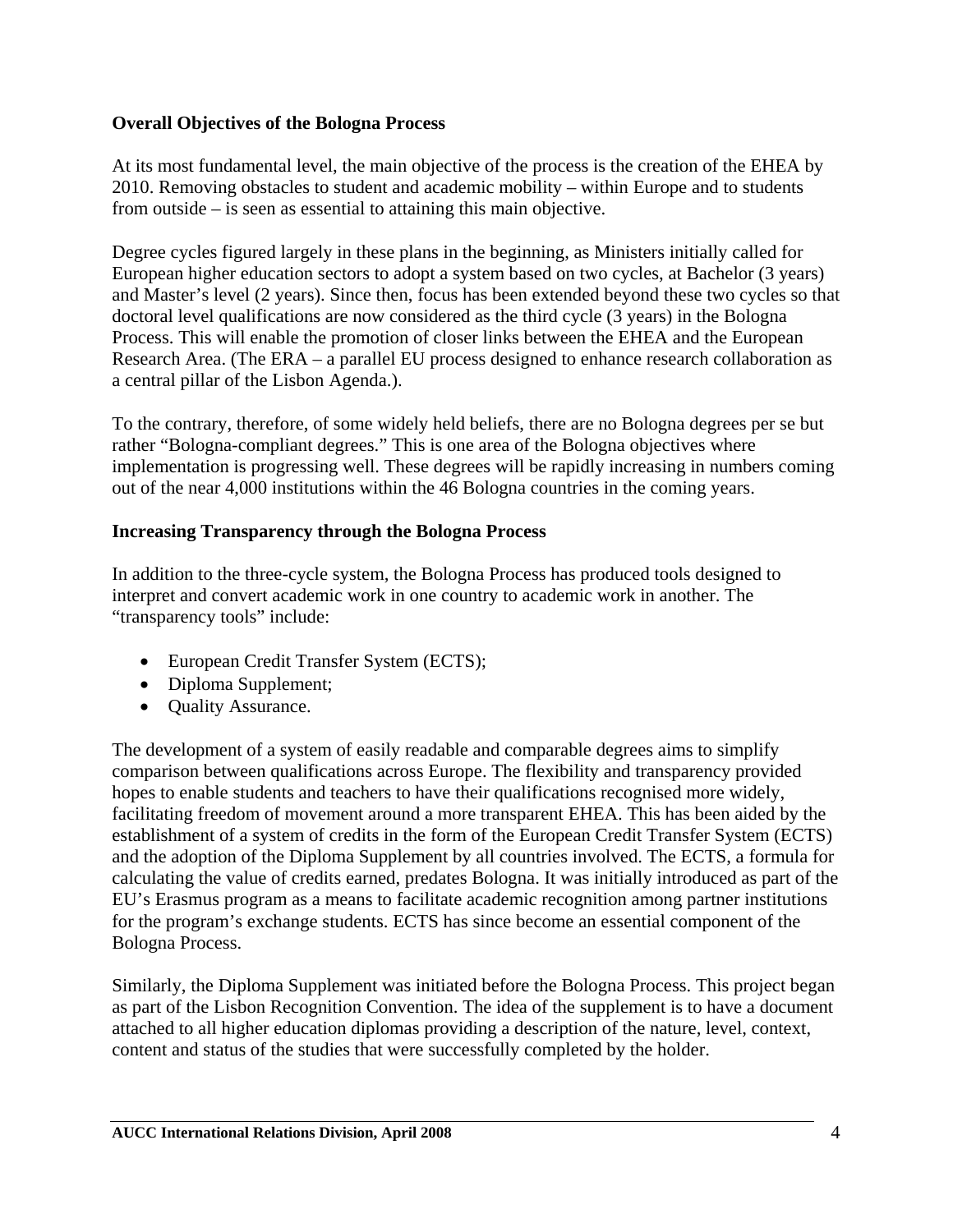The quality assurance efforts within the Bologna Process remain a consistent area of great attention from the participants. The signatory countries, working closely with the European Association for Quality Assurance in Higher Education (ENQA) and the European University Association (EUA) have made progress on the Standards and Guidelines for Quality Assurance – adopted by all countries at the Bergen Conference of 2005 – yet much remains to be done.

There have been difficulties in developing a coherent, cooperative mechanism for quality assurance across all the different jurisdictions and indeed, it was identified as one of the key priority themes for the next Ministerial meeting in 2009 as they strive to evaluate the newly established European Register of Quality Assurance Agencies. This body's goal is to improve the quality and ensure high standards of higher education in Europe as central elements of the Bologna countries' effort to make the EHEA attractive on the international stage. Part of the work, related to this, is to develop an agreed set of guidelines and explore ways to ensure an adequate peer review system for QA bodies.

The Bologna Process also outlines a commitment to lifelong learning in Europe, which the participants agree is essential to help meet the challenges of increased competition in the global workplace, and the use of new technologies.

Institutions have been urged to develop courses and curricula with significant European content, to increase the European dimension of higher education. This also entails the promotion of partnership activities and curriculum development between institutions in Europe, and the establishment of joint degrees, particularly at the graduate level. The EU's Erasmus Mundus and Atlantis programs, as vehicles for mobility and facilitating the development of joint degrees, are instrumental to this objective. These programs may provide a window for engagement for non-Bologna countries as well.

### **Progress on Implementation**

With such an ambitious agenda, it is not surprising that the levels of implementation amongst Bologna countries vary significantly. Progress on the main objectives are being tracked by the EUA and reported to the Ministerial conferences. Through this we see a wide array of levels of implementation of both country reforms of the education systems and of institutional-level reform. There are varying levels of political will as well within the group. The United Kingdom is a good example of the competing interests having an effect on progress.

While the government of the U.K. continues to be an active player in the Bologna Process, there are, not surprisingly, some signs of reluctance and concern coming from other stakeholders about the lessening of quality of UK higher education through compatibility initiatives of the Bologna Process. It was, in part, in an effort to confront this scepticism that the government offered to host the Ministerial summit of 2007 in London.

As part of the lead-up to the London summit, the U.K. House of Commons Education and Skills Committee undertook a study on the benefits of the U.K.'s participation in the Bologna Process. Several concerns were raised in the ensuing report about the loss of U.K.'s existing comparative advantage in higher education through the "standardizing" trend of Bologna and the lack of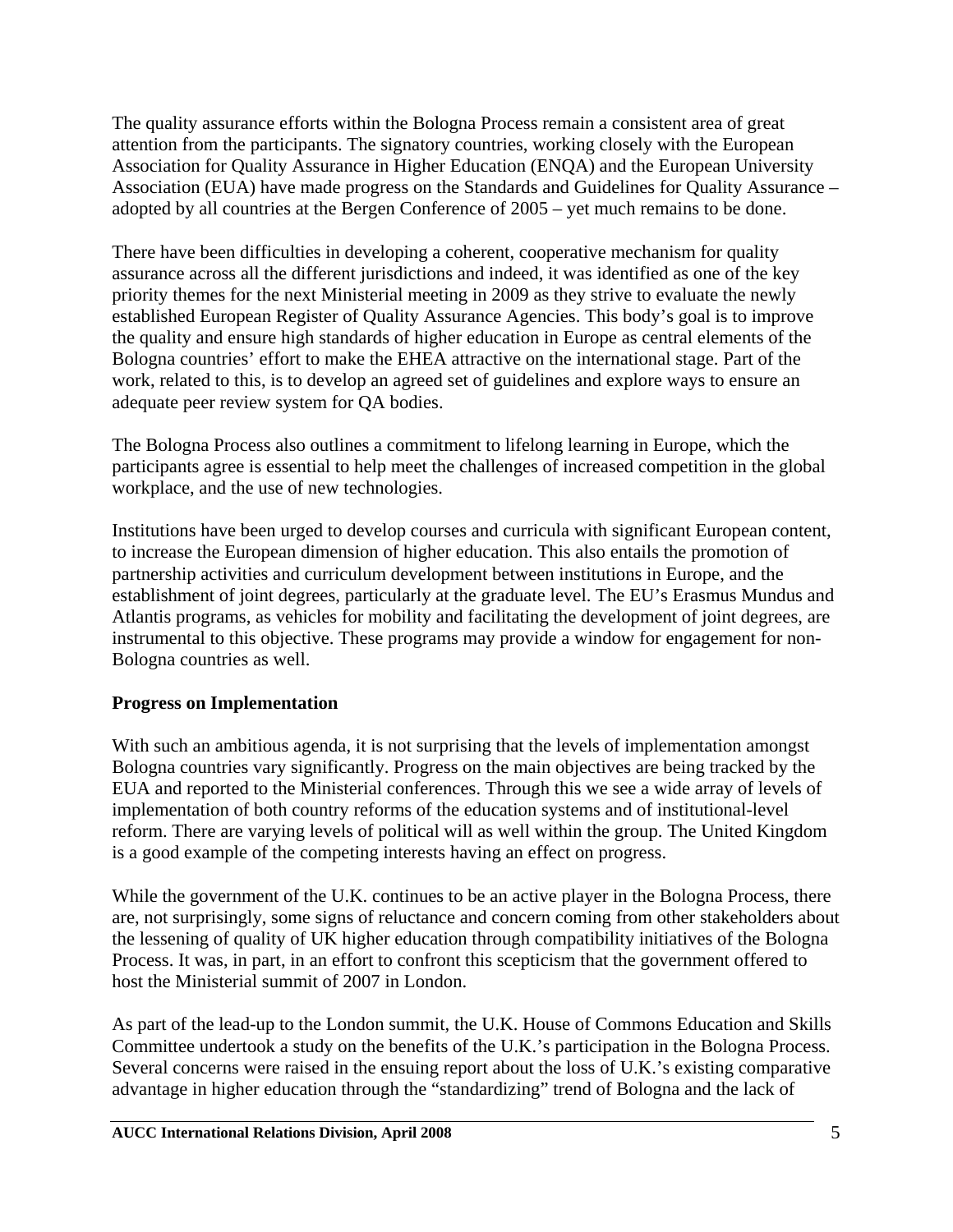flexibility in a fast changing global education landscape under the process. These concerns were in addition to some of the "Euro-sceptic" language from some quarters expressing misgivings about an ever-expanding role of the European Commission in a domain outside of its jurisdiction.

There is similar skepticism in other Bologna countries that may be slowing progress, along with misgivings on the part of some stakeholder groups in higher education. Some elements of student groups have been vocal in their concerns about the potential for the "commercializing" of higher education through the Bologna Process. Likewise, faculty representatives are not unanimous in their support for all aspects of the reform agenda.

Overall, while 2010 remains the notional date for the Bologna Process objectives, it will still be many years before all of the reforms are in place as originally envisioned.

At the recent London Ministerial meeting, in addition to reaffirming their commitment to "increasing the compatibility and comparability of European higher education systems while respecting their diversity," the participating Ministers set priority themes for the 2009 Ministerial conference, including:

- taking stock of the overall implementation;
- design the evaluation of the newly established European Register of Quality Assurance Agencies;
- articulate future process after 2010; and
- dialogue with the world through a new strategy: "The European Higher Education Area in a Global Setting." (More on this below.)

## **A New Area of Action: The External Dimension**

Notably for Canadian universities, the countries involved in the Bologna Process are beginning to think beyond 2010 and look outwards to engage with other regions of the world. As a result of a resolution during the Bergen Ministerial Conference of 2005, a special Working Group of the Bologna Follow Up Group (BFUG) was created to address the "external dimension" of the Bologna Process; in other words, how it relates to other regions of the world.

The group's initial report presented in London in 2007 includes an extensive look at the external dimension and emphasizes the importance of this dimension being *"not just about international competitiveness, attractiveness and recognition but also about partnership and cooperation, policy dialogue and last but not least clear information on processes in European higher education."*

The external dimension was also determined to be a key theme for deliberation for the London Ministerial conference. It was in this context that AUCC Vice-President of International Affairs, Karen McBride, participated as an external expert on a panel at the London summit – the first time Canada was invited and granted observer status at a Bologna Process event.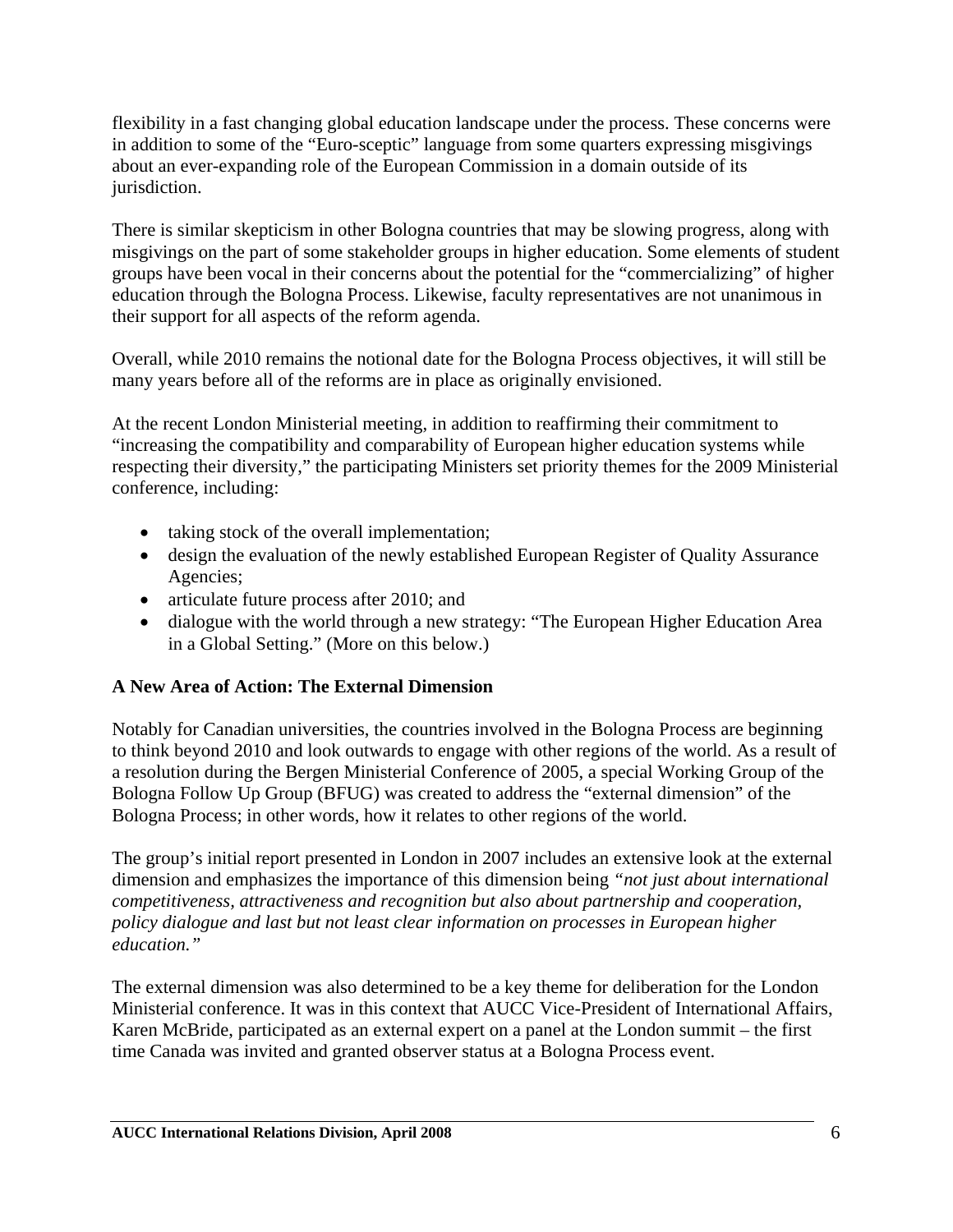The main point advanced by AUCC at the London summit was the importance of a formal structure for policy dialogue with external stakeholders and partners. Some key observations made at the time, with respect to the dynamics of the Bologna Process were: European stakeholders (both governments and institutions) are firmly committed to the Process; and while the external dimension is important and Bologna participants are aware of the need to engage outside Europe, they have limited capacity to undertake outreach initiatives.

The external dimension continues to evolve and, as part of the May 2007 Communiqué in London, the Bologna Ministers of Education and Research adopted a new strategy "The European Higher Education Area in a Global Setting" which constitutes the response to the global interest in the European higher education reforms.

The strategy encompasses the following five core policy areas:

- improving information on the EHEA;
- promoting European higher education to enhance its world-wide attractiveness and competitiveness;
- strengthening cooperation based on partnership;
- intensifying policy dialogue;
- furthering recognition of qualifications.

As part of the strategy, the Bologna Ministers tasked the BFUG to report back on overall developments of the Global Strategy by the next Ministerial meeting in 2009, with particular emphasis on two areas: improving the information available about the EHEA and; improving recognition through the assessment of qualifications from non-Bologna countries based on the principles of the Lisbon Recognition Convention.

Overall, the new emphasis on the global context provides an occasion for a Canadian effort to interact more closely with the Bologna Process and the emerging EHEA through different actors such as the Bologna Secretariat, the EU Commission, the EUA and with partner institutions themselves in Bologna countries. There is willingness, on the parts of European actors to look out to the rest of the world as a source for greater collaboration with their re-energized higher education sector. As outlined in the Global Strategy: "… there is a need for enhanced higher education cooperation with non-EHEA countries in a spirit of partnership and solidarity, aiming at mutual benefit on all levels and covering the full range of higher education programmes."

As noted earlier, there is a sense, however, that the focus among the Bologna countries will for some time to come still be weighted towards the internal process and they will not have the capacity to be very active externally. It will likely be necessary, therefore, for outside stakeholders to be pro-active in their engagement to access any opportunities offered by the Bologna Process.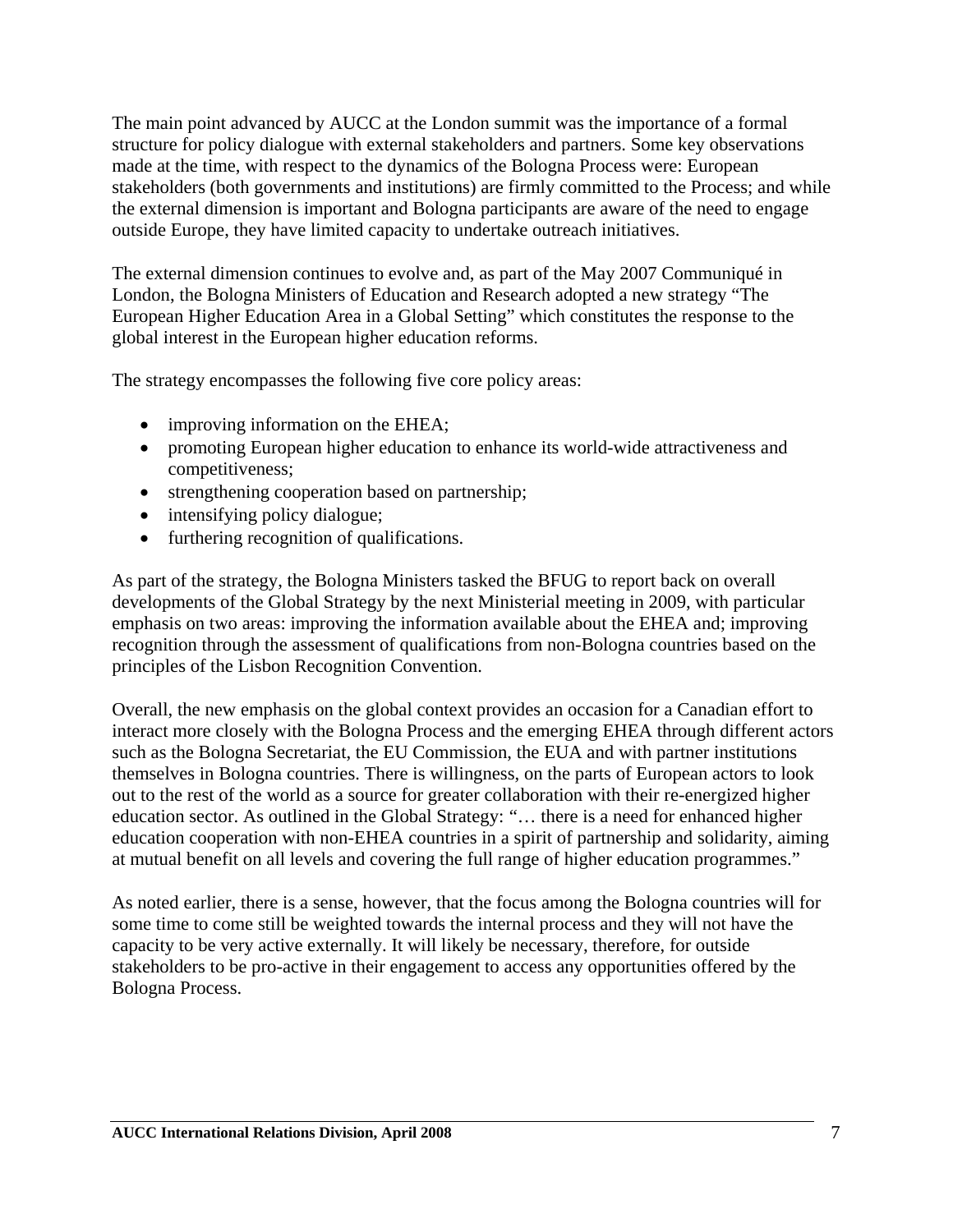### **External Responses**

The next section will outline some of the key factors driving the response to the Bologna Process in non-Bologna countries by their governments and /or their higher education institutions.

The continuing progress of the Bologna Process has attracted a great deal of attention in the world of higher education beyond Europe. As a result, it has at once raised alarm bells and inspired imitative efforts as some countries or regions outside Europe attempt to renew their higher education systems.

For the numerous external players taking stock of the European situation, one of the main drivers of their efforts has been the sense of increased competition related to student mobility presented by the evolving bloc of Bologna countries. The perception is that Bologna could have an impact on non-Bologna countries' competitiveness in recruiting international students from within Europe and abroad.

The Bologna Process acts as an incentive to prospective international students to choose Europe for their place of study. It promotes educational and employment mobility within Europe while at the same time, the high profile of the process itself serves as a marketing campaign that will enhance Europe's reputation as a study and work destination worldwide. Also, intra-European mobility will be enhanced as European students, moving from one degree cycle to another, will be more attracted to other Bologna countries because of greater compatibility of degrees. Finally, the creation of joint graduate degree programs will likely increase within Europe as the higher education systems become more compatible. These highly prized programs will add another element of attraction to studying in Europe.

Another key rationale for the attempts of outside countries and their institutions to respond to the Bologna Process is the need to understand the nature of the changes and their impact on graduate admissions. In particular, the issue of the increase in three-year bachelors' degrees is a focus of attention as non-Bologna countries (particularly the U.S., as well as here in Canada) are seeking to determine if these Bologna degrees are adequate for admission into graduate studies in their institutions. Likewise, non-Bologna countries need to understand how the changes will affect the workings of joint degree programs with European partners as regards both the redesign of existing ones and the planning of future ones.

Finally, another key driver is the sense that there is a world-wide movement to respond to the Bologna Process. As a result, as some countries take steps to address the situation, others in turn feel compelled to follow suit lest they be left on the outside looking in. Australia has led the way, with a concerted effort through the issuing of a government white paper, followed by extensive consultation. China has been reported to be considering adopting a Bologna-like program and has attended several high-level Bologna meetings as an observer. Some South American countries are also considering related alignment activities. Countries (in Africa, for example) that have education systems modeled on Francophone/Anglophone systems are also looking at how to adjust their programs. In the United States, much of the literature, for example, refers to the Australian response to Bologna as a determining factor in the need for action.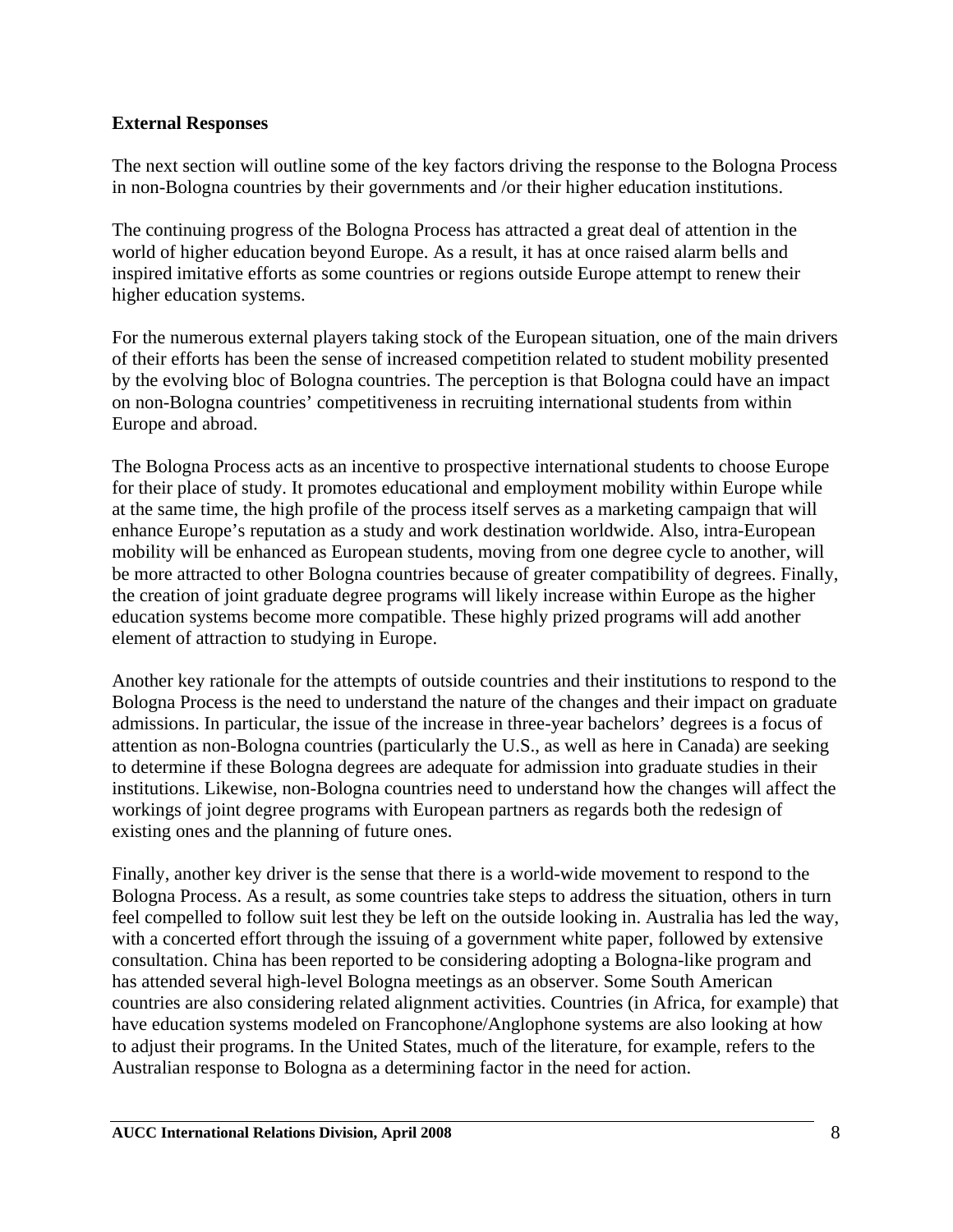Below are some examples of other countries' efforts, with particular emphasis on Australia and the United States, given the comparative dimension with Canada. Throughout these examples, it is important to distinguish between the scope and nature of government versus institutional responses to the issue.

### **Australia**

The Australian government's activities represent the most elaborate and proactive attempt to define a response to the Bologna Process. In April 2006, the Department of Education, Science and Training (DEST) developed a discussion paper: *The Bologna Process and Australia: Next Steps* which put forth the following rationale for the country's approach:

*"Australia needs to consider how best to respond to these global developments if its own higher education system is to continue to be seen as being of high quality and relevant to international standards and requirements. Students, both domestic and international, will need to know that the qualifications they are receiving from our institutions are portable internationally and aligned to the evolving needs of the global workforce."*

In the document, the government posed a series of questions related to the need for alignment or other strategies to face the challenge of the emerging EHEA. Questions included those of a general high-level nature on whether or not Australia should seek to align its higher education sector with the outcomes of the Bologna Process, as well as detailed questions on the review of all programmes and activities with the system of higher education. The detailed questions denote a high degree of prescriptive action presented by the government with the aim of ensuring that the competitive position of Australian universities is maintained.

Notably, the government's discussion paper led to a response in May 2006 from the Australian Vice-Chancellors' Committee (AVCC) in which the committee responded to the questions posed and outlined their position. Overall, the AVCC agreed on the importance of monitoring the developments within the Bologna Process but equally stressed the important need to maintain the flexibility in Australia's own higher education system. There is a strong desire to retain the diversity of Australia's system and not diminish its cooperation and collaboration with universities in the rest of the world. This is especially the case with Asia Pacific where Australia has some of its deepest economic and trade connections. Indeed, Australia along with many Asian countries is undertaking the *Brisbane Initiative* – which looks like the beginnings of a Bologna-type process to integrate Asian higher education area. This led to the Brisbane Communiqué of 2006.

The government has also created a steering committee made up of representatives from across the higher education sector to oversee the review. This body is undertaking a series of statebased consultations and using the responses received as a basis for development of an official position vis-à-vis the Bologna Process. The over-arching message from much of the literature is that the current Australian higher education system is well placed to fit within the Bologna Process. Australia already, for the most part, has a 3 year undergraduate system, with a long established postgraduate masters and PhD program similar to the European system. Likewise, its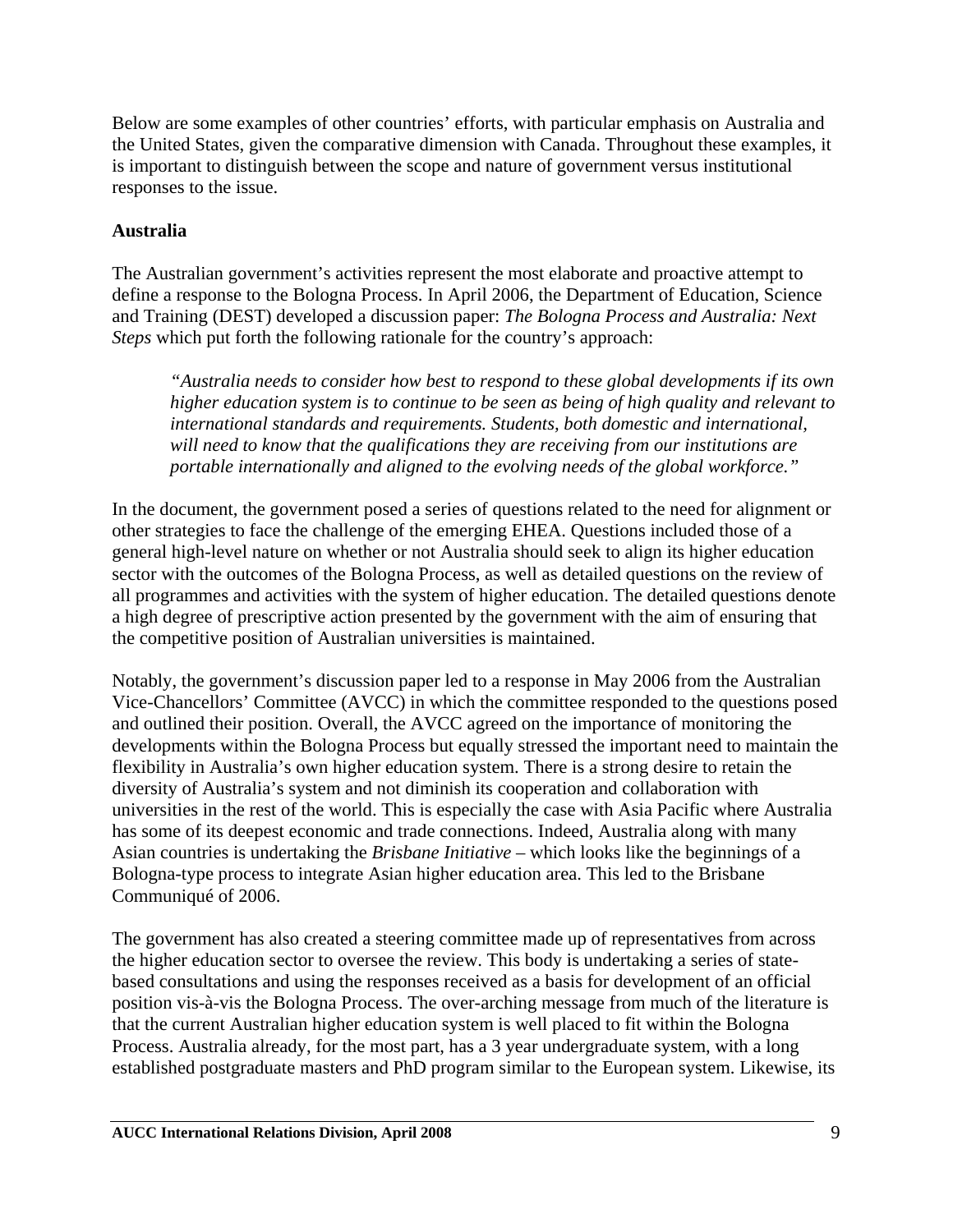quality assurance mechanism is being developed with a view to being compatible with the evolving European regime.

Also in response to the Bologna Process, the development of a Diploma Supplement in Australia has gained ground. The Australian government has recently commissioned a consortium of 14 Australian universities to create a single shared template for an Australian Diploma. The project is proceeding well with a number of the consortium universities planning to pilot the new Diploma Supplement in 2008. They believe that this will be another step in aligning the Australian higher education sector with both the Bologna Process and the international trend towards providing enhanced documentation to graduates and improving the transparency and portability of qualifications.

On an institutional level, the University of Melbourne is taking a bold step in 2008 by introducing substantial educational reforms known collectively as the Melbourne Model. These reforms are designed to create an education structure that is compatible with both the U.S. and the European models. It comprises a three-year generalist undergraduate degree followed by a two-year professional graduate program.

The Bologna Process was also a central part of the agenda when, in December 2007, a delegation from the EUA visited Australia at the invitation of Universities Australia (formerly AVCC) to discuss closer cooperation in PhDs and joint degrees between Europe and Australia.

## **The United States**

In the United States, there appears to be less of a sense of urgency for alignment as there is no government-driven exercise comparable to the Australian case. For some time, the U.S. assessment of the Bologna Process was more apt to view it as a modernization exercise designed to bring Europe up to North American standards of higher education. As the EHEA approaches reality, however, attitudes in the U.S. are changing. The American higher education sector is beginning to wonder how globally competitive the U.S. actually is. It is also generating interest related to practical issues such as U.S.-European cooperation. There are a variety of activities at different levels being undertaken in the U.S. to address the Bologna Process and the implications for American higher education. AUCC's counterpart in the U.S., the American Council on Education (ACE) through its international commission, has been monitoring developments in Europe but has not yet developed any policy statements or positions related to the Bologna Process.

The Council of Graduate Schools (CGS) has dedicated some policy work to Bologna and it has figured prominently in the CGS conferences over recent years with a focus on the acceptability of the three-year degree for graduate programs. This includes the CGS sponsorship, along with the EUA, of The "Strategic Leaders Global Summit on Graduate Education" in Banff, Alberta which brought together representatives from the graduate education sector in Europe, Australia, Canada, China and the United States. The summit focused on opportunities to work collectively on best practices in both master's and doctoral education, as well as on joint and dual degrees and other international collaborations. This event produced the "Banff Principles on Graduate Education" – a set of principles designed to guide the various stakeholders in the strengthening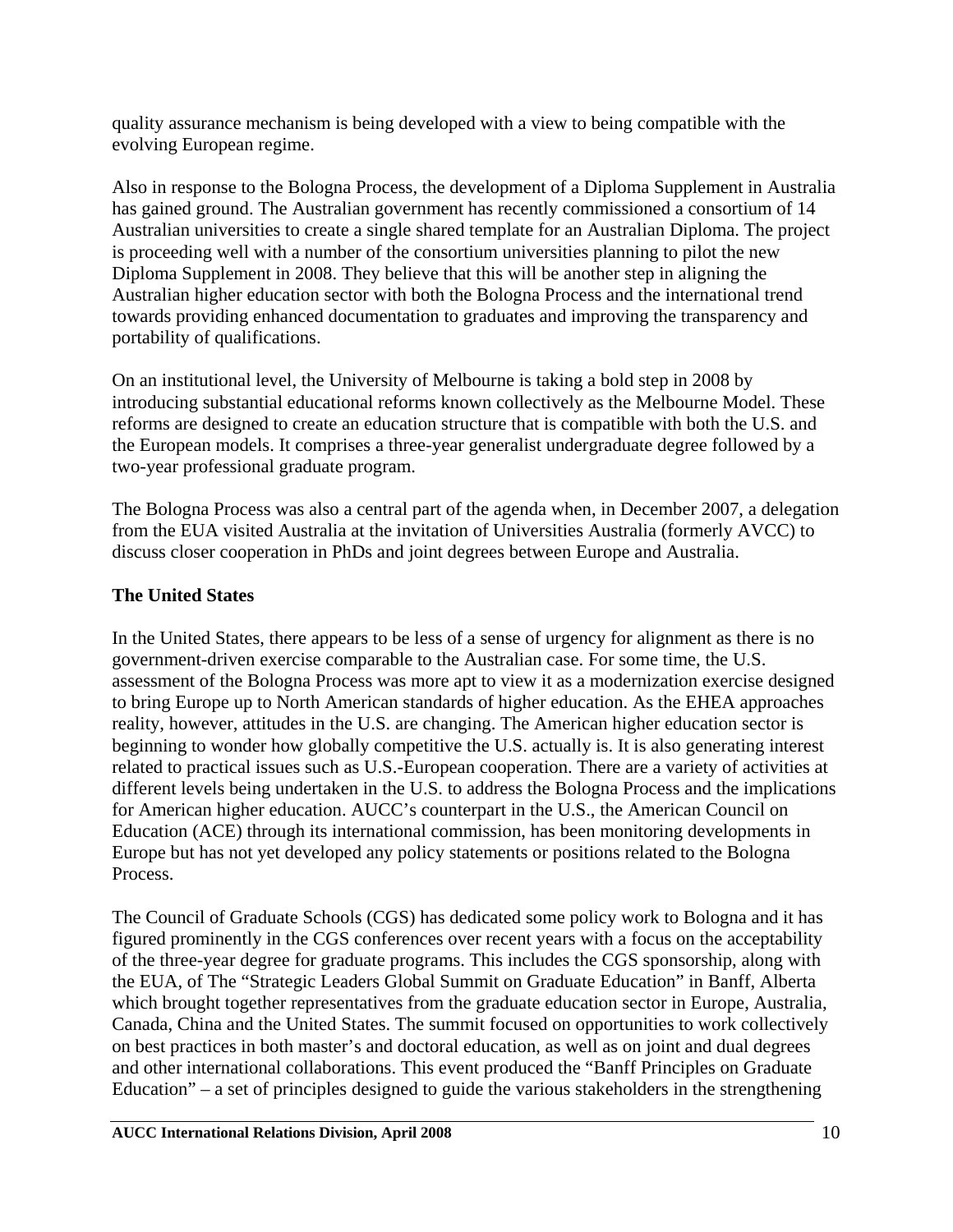of international collaboration in graduate education and emphasized that in an environment of growing competition in graduate education, there was a need for increased international dialogue and co-operation.

Representing the most significant step, the Association of International Educators (NAFSA) – the largest organization in the U.S. focused on international education – has created a Bologna Task Force which is pursuing activities related to Bologna. With the guiding principle that U.S. institutions will address the changes in Europe through an individualized process and that no one single policy issued by an organization is either possible or desirable, they have sought mostly to stimulate dialogue and provide information for universities to make well-informed decisions and choices based on the individual institutions' missions and goals. They have produced a very thorough and informative guide for their membership. As a precursor to regional consultation and information sessions, the task force developed a discussion document and held a symposium in partnership with the European Association of International Education (EAIE) on the Bologna Process.

Throughout the materials produced, the Task Force recognises the potential for impact of the EHEA on the American system, as stated in the discussion document:

*"The movement to increase student mobility among European nations by creating a European Higher Education Area (EHEA), supported by a common degree structure, has expectedly led to dramatic changes in the European higher education sector. What was not expected, however, is that the process in Europe has spread to other countries and put into motion a paradigm shift for the U.S. higher education sector as it relates to admissions practices and curriculum development."* 

Nevertheless, the overall message of the Task Force's work to date maintains the need for openmindedness on the part of American institutions and underlines the opportunities presented by the creation of the EHEA. There is a sense that the transparency offered by the tools being implemented in Europe through the Bologna Process such as the ECTS and the Diploma Supplement should be of benefit to U.S. institutions seeking to evaluate qualifications and develop exchanges. It should help U.S. institutions get beyond the competitive mode and instead view the Bologna Process as an opportunity for greater exchange and development of joint degrees. As outlined in the report from the NAFSA/EAIE symposium:

*"…the competitive aspect of Europe in a "Bologna-mode" may catch our attention – but the need to quickly realize the opportunities is where institutions will benefit. Joint/dual degrees are easier and should be stimulated by Bologna and greater information may ease the creation of joint degrees."* 

## **Mexico and Latin America**

Mexico, along with many Latin American countries has been working on Tuning América Latina (Tuning AL) a program that supports joint projects between Latin-American and European academics' networks. The project aims to take advantage of the experience and methodology applied by the Tuning Project in Europe, which is one of the important efforts launched by the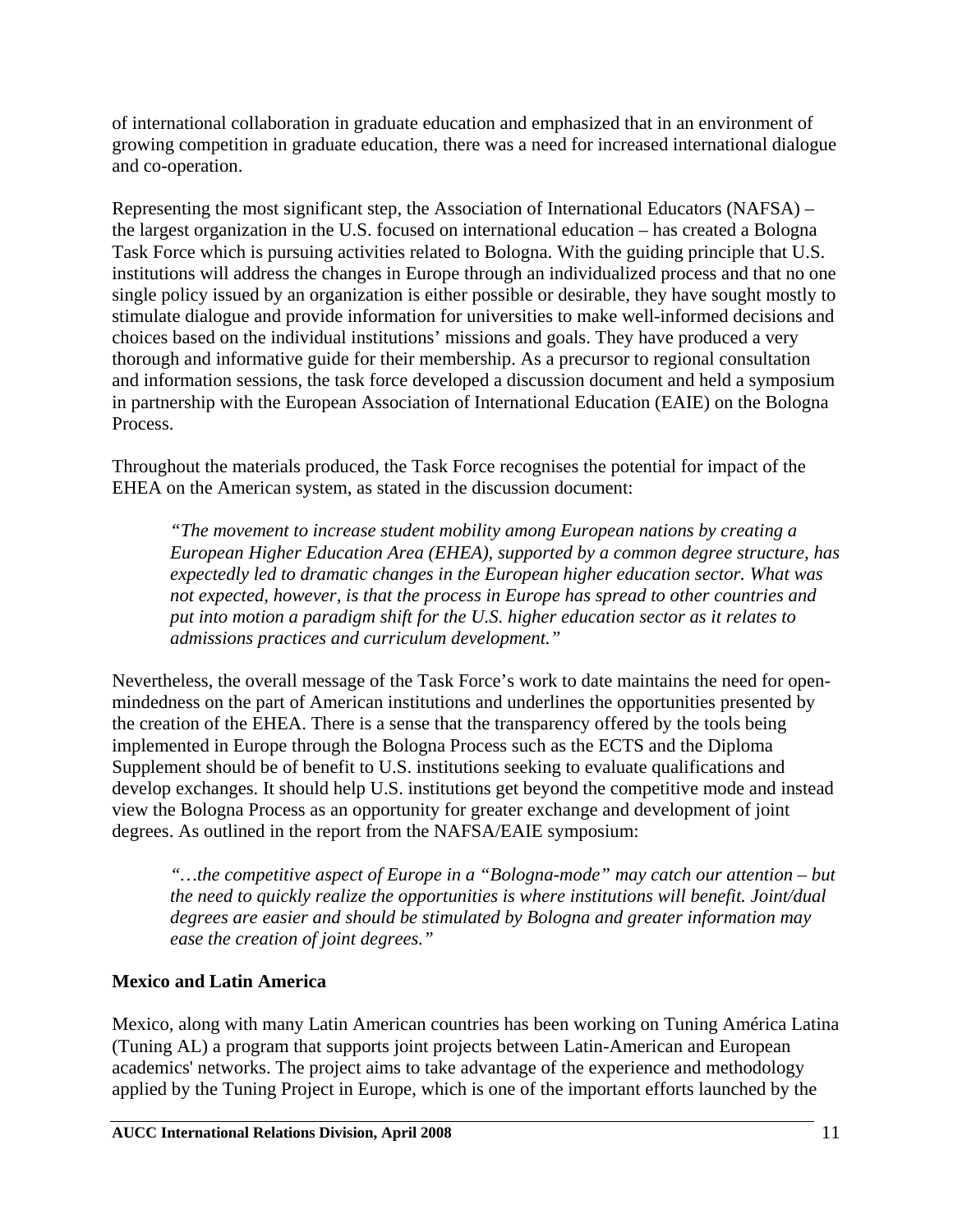Bologna Process designed to focus on core competencies and the comparability of curricula in terms of structures, programmes and actual teaching on an institutional level. Tuning AL has undertaken different activities and meetings in 18 Latin American countries working especially on general and specific competencies, quality of teaching and learning processes and credit transfer. Tuning AL is an example of an initiative created to bring Latin America closer to Europe in terms of higher education and responding to the agreements established by the governments of both regions.

### **New Zealand**

The New Zealand government, following the example of the Australian government, has undertaken a review of the Bologna Process. It also was present at the London Ministerial summit as an observer.

The Ministry of Education convened a 'Bologna Day' for the education sector in February 2007 which brought in experts from Europe, Australia and the United States to discuss developments and address implications for outside countries. Much of the literature on the Bologna Process coming out of New Zealand focuses on the same questions being raised by the Australian government's process. It also emphasizes the quality of New Zealand universities and how the system is well regarded and already compatible in several ways to many parts of the world including Europe. The government also recently launched an international education strategy which in part referred to the Bologna Process as a motivating factor in lending support to New Zealand higher education opening up to the world.

### **The Canadian Context**

The fundamental changes underway in the European higher education system as a result of the Bologna Process have led AUCC to undertake an exercise to help understand what, if any, implications there are for Canadian universities and potentially develop a Canadian response to the Bologna Process. AUCC is not the only Canadian player following the Bologna Process closely. Interest in the Bologna Process continues to grow in Canada and various other players in the higher education sector are taking steps to assess and address the issue.

Elsewhere in Canada, the implications of the Bologna Process are attracting attention from the provinces through the Council of Ministers of Education, Canada (CMEC) and from the federal government through Human Resources and Social Development Canada (HRSDC) as both are monitoring developments in Europe. CMEC is working on an ongoing basis to ensure that information sharing is improved, both within Canada and with European partners. Additionally, CMEC's provincial/territorial post-secondary education ADM committee is planning to address the Bologna Process in the coming months. We understand that this committee is developing a policy paper which will outline key issues of the Bologna Process and its possible impact for the provinces and territories.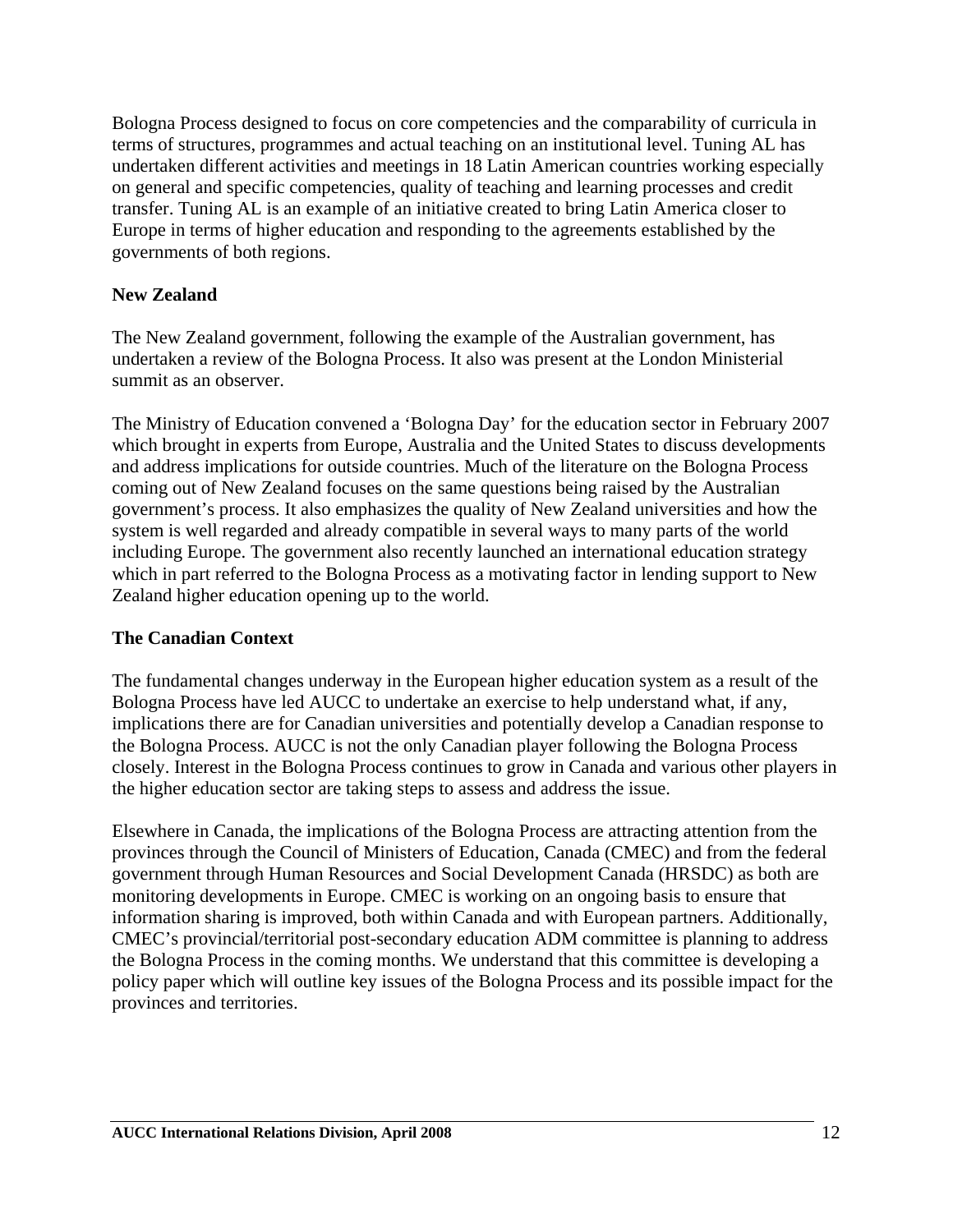The Canadian Association of Graduate Studies (CAGS) has kept its members abreast of developments with several sessions dedicated to the Bologna Process at its annual conferences. It was also an active participant in the Banff Conference which, as noted above, led to the Banff Principles on Graduate Education.

Currently, there is a great deal of interest among the Canadian university community in obtaining more information and analysis on the Bologna Process as evidenced by the level of participation in the information session on Bologna at AUCC's September 2006 meeting of international liaison officers, the directors of international initiatives on campus.

Indeed, several individual Canadian universities recognise the opportunities of the developments in Europe and are beginning to be actively engaged in the Bologna Process and its outcomes. Some have developed the use of ECTS through exchanges with European partners through HRSDC's International Academic Mobility program. Some are reviewing their admissions policies to consider openness to the Bologna three-year degree, while others are indicating an interest in developing a Diploma Supplement, along the lines of the Bologna Process model. Quebec institutions are monitoring the Bologna Process closely, given the close relations and numerous exchange arrangements with French partners which may be affected by changes under the Bologna Process in France's universities and les Grandes écoles.

These universities are aware of the importance of these developments as it affects such a large bloc of partners – both current and potential. They have taken advantage of the existing connections with European partners – through departments and through individual academics and administrators to closely monitor and engage in dialogues internally and with European interlocutors.

Some of these institutions are seeking a position on the graduate admission questions given the possible influx of the three-year degrees. (These are to be expected from Bologna countries as well as from the growing pool of Indian institutions.) There is a sense that, ultimately, the admission decision has to be evaluated based on individual merits and not dismissed because of length of study and that the main consideration is the concentration of study in the three-year Bologna degree which gives the student a solid preparation for graduate studies.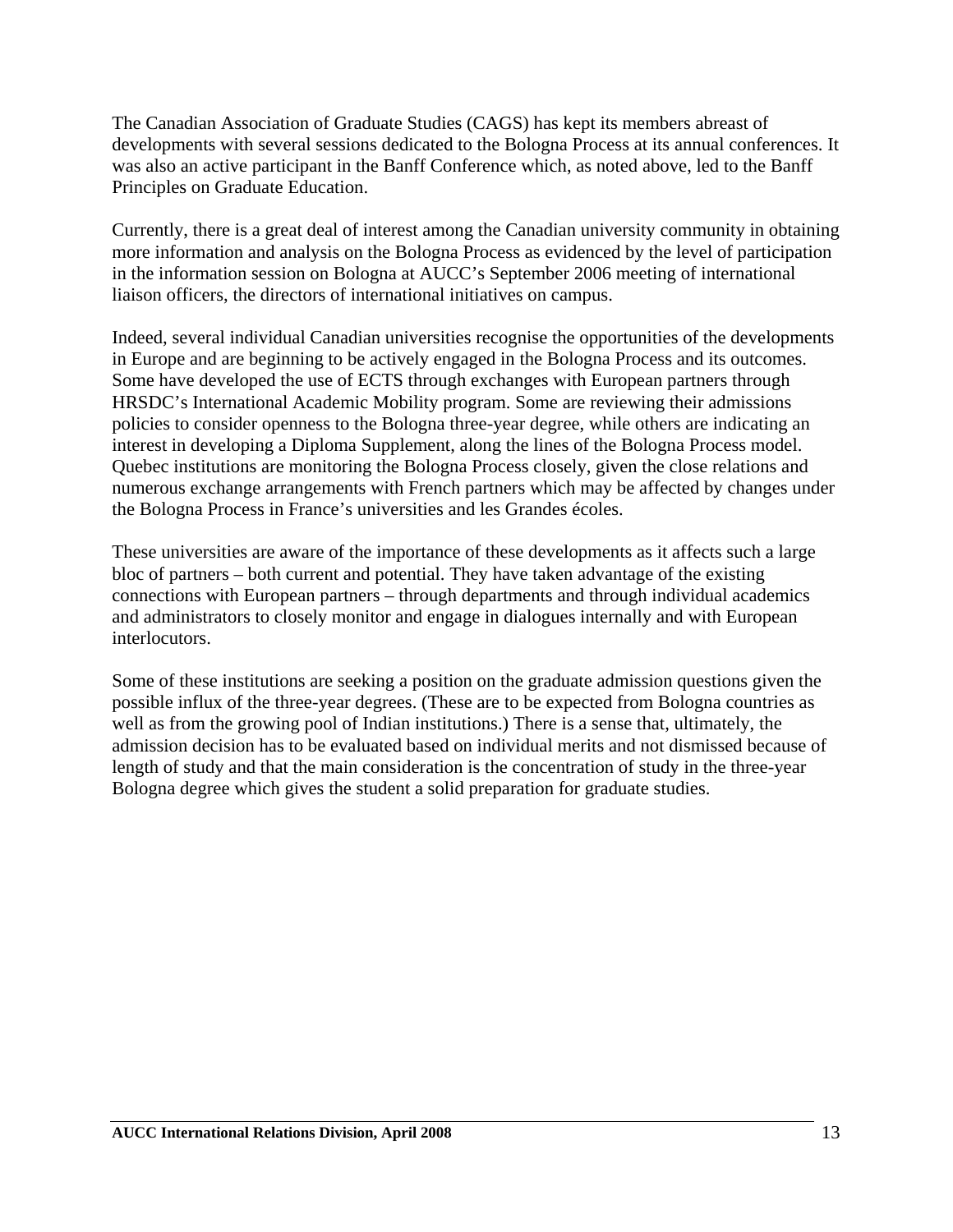### **Opportunities and Challenges**

In early 2008, members of the Standing Advisory Committee on International Relations (SACIR) deliberated on the latest developments related to the Bologna Process. The committee identified the following three issues as most critical for Canadian universities in relation to the Bologna Process along with the primary opportunities and challenges associated with each of them.

### *1. International student recruitment*

A central concern for Canadian universities is competition in the global higher education sector. As Bologna countries step up efforts to reform higher education in a concerted manner, by creating a strong bloc of modernized and compatible systems, they are likely to increase their international student market share at the expense of Canada. The greater number of programs delivered in English throughout the Bologna countries is also a point of attraction.

A key motivation for the signatory countries, and at the heart of the Bologna Process goals, is making European universities a more attractive study destination to the growing pool of international students, both within Europe and from without.

### **Opportunity**

With students emerging from Europe with more transparent credentials (through ECTS and the Diploma Supplement), Canadian graduate programs may be able to tap into a greater pool of students with quality undergraduate education. This would necessitate an intensifying of advocacy efforts to increase support for recruitment and academic exchange.

### Challenge

There is a risk that European students will remain in Europe for graduate studies to take advantage of more compatible systems. International students (especially from Asia-Pacific and other key source countries) will also be attracted in greater numbers to the European higher education area, either at the undergraduate or graduate level, for many of the same reasons. The shorter length of PhD programs in Europe relative to Canada may also be attractive. Canadian institutions will therefore need to aggressively increase marketing and promotion efforts as well as funding incentives to attract the best and the brightest international students.

### *2. Graduate admissions and credential evaluation*

A related concern is whether the increasing number of three-year degrees from Bologna countries will be accepted as sufficient for admission to graduate studies at Canadian institutions. If they are accepted, what does this mean for the quality of Canadian graduate programs, and will Canadian students still generally be required to have a four-year degree for admission into graduate study?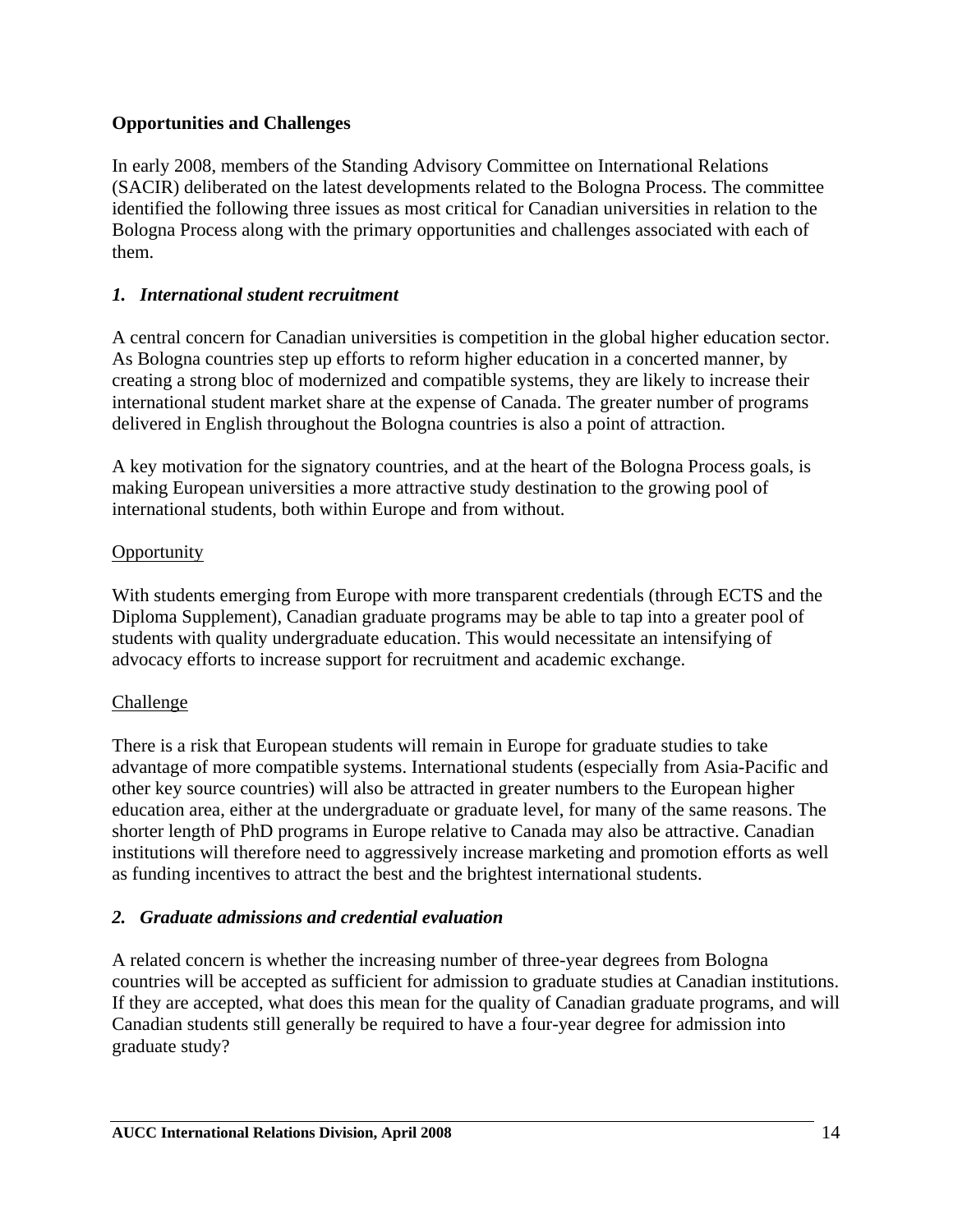Some institutions are evaluating their graduate admission policies for holders of three-year degrees. (These are to be expected from Bologna countries as well as from the growing pool of Indian institutions). There is a sense that, ultimately, the admission decision has to be evaluated based on individual merit and not length of study, especially since many of these three-year degrees include much more specialization in the discipline and less general education, as per the North American model of undergraduate study, which gives the student a solid preparation for graduate studies.

Another factor is related to the nature of the Bologna Process as a "moving target". While the three-year degree is the recommended model, there are still variations of this being maintained and adopted across Europe, even within the Bologna framework.

### **Opportunity**

Adjusting Canadian graduate admission policies and practices to this new reality has the obvious benefit of positioning Canada as a more attractive choice for the growing pool of talented students looking for admission to Canadian graduate studies, with high quality degree qualifications that happen to be of shorter duration.

#### **Challenge**

Canadian universities would need to revamp graduate admissions policies and practices to consider the emerging Bologna-compliant degrees in a new light. There is also a risk that the quality of graduate students may not be as high, given the shorter undergraduate degrees as preparation, which may in turn compromise the overall quality of the graduate education experience in Canada. Individual institutions would need to monitor and respond as appropriate, and developing a pan-Canadian approach would be difficult.

### *3. Student mobility*

The third key issue is student mobility, as it relates to short-term exchanges and study abroad opportunities for Canadian students. This is the area in which SACIR members believe there is an imperative to act to take advantage of the emerging landscape of higher education in Europe.

The prevalence of the transparency tools in the Bologna Process, such as the ECTS and the Diploma Supplement, represent a potential for increased student mobility. These tools facilitate exchange because the recognition of periods of study abroad becomes easier for partner institutions. Funding programs such as *Erasmus Mundus* are also sources of great potential for enhanced cooperation. The quality of European higher education and greater capacity for European institutions to create such programs is also increasing through the Bologna Process, thus enhancing opportunities for enhanced Canada-Europe cooperation.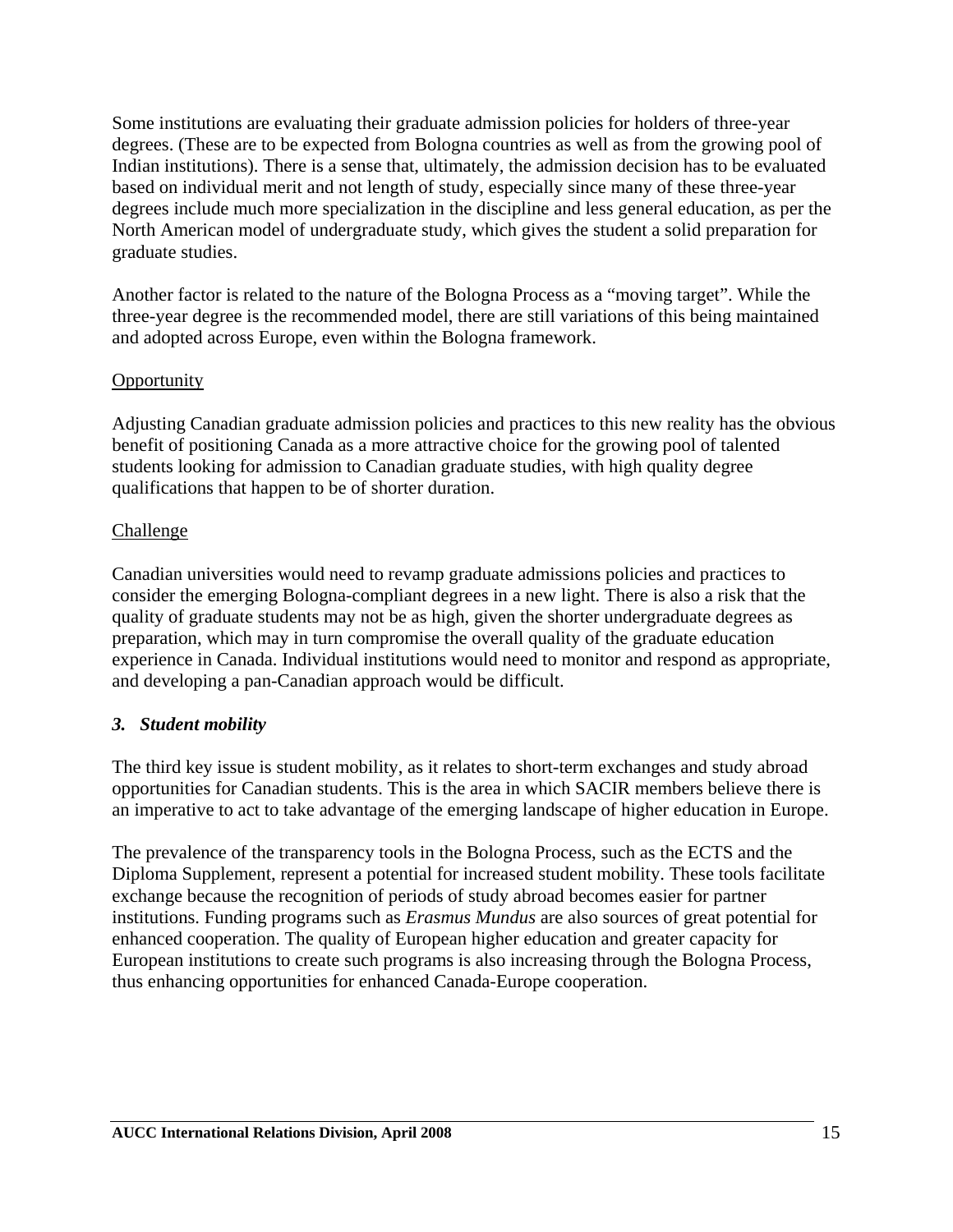### **Opportunity**

Exchange programs and joint degree initiatives may be easier to arrange with a wider array of European partners because of Bologna's transparency tools. Likewise, there appears to be a growing focus built into the Bologna Process on reaching out to partners.

### Challenge

Canadian universities' access to European partners in cooperation through exchange and joint degree programs may be reduced in the short to mid-term as European institutions focus on seeking other exchange partners within the Bologna bloc with more widespread use of the ECTS and Diploma Supplement, the use of which may be required for partnerships and funded mobility arrangements. Canadian universities may also need to revamp existing exchange and joint-degree arrangements with European institutions as these partners reform their degree and credit structures.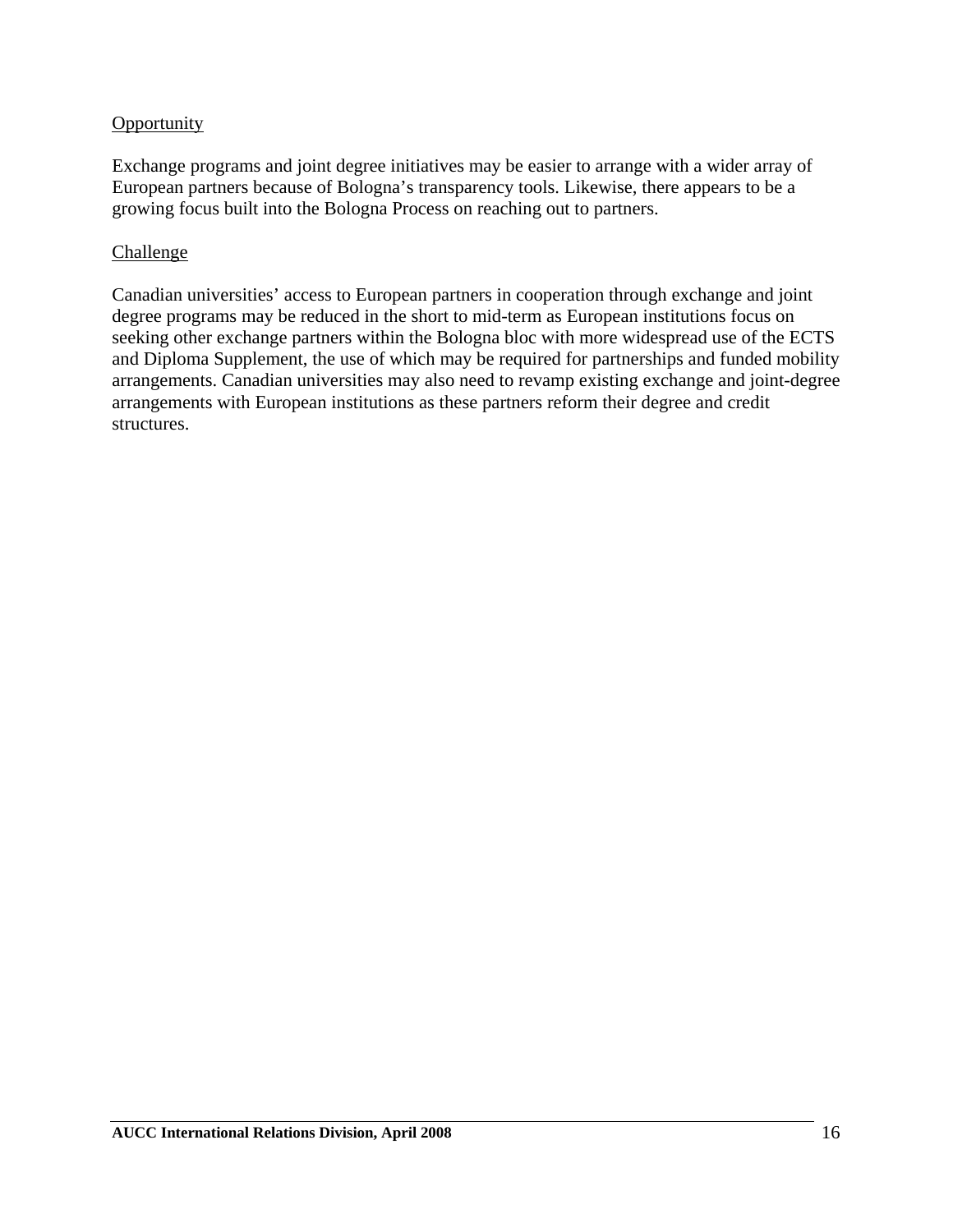### **Appendix A**

#### **Bologna Process Signatory Countries:**

| Albania                |
|------------------------|
| Andorra                |
| Armenia                |
| Austria                |
| Azerbaijan             |
| Belgium                |
| Bosnia and Herzegovina |
| <b>Bulgaria</b>        |
| Croatia                |
| Cyprus                 |
| Czech Republic         |
| Denmark                |
| Estonia                |
| Finland                |
| France                 |
| Georgia                |
|                        |

Germany Greece Holy See Hungary Iceland Ireland Italy Latvia Liechtenstein Lithuania Luxembourg Malta Moldova Montenegro Netherlands Norway

Poland Portugal Romania Russian Federation Serbia Slovak Republic Slovenia Spain Sweden Switzerland The Republic of Macedonia Turkey Ukraine United Kingdom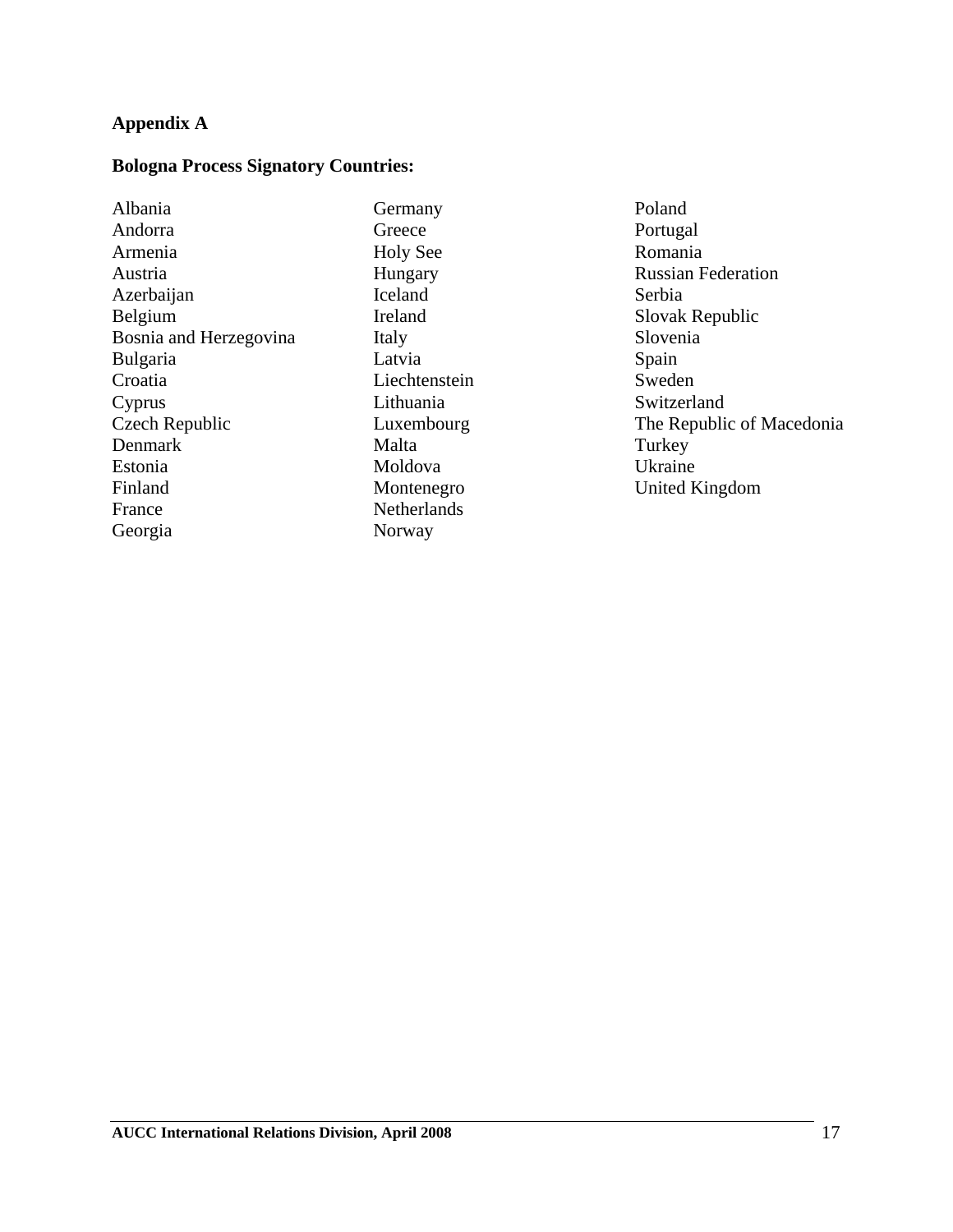## **Appendix B**

### **The Decision-Making Structure of the Bologna Process:**

The governance of the Bologna Process begins with the first political level – the Ministerial conferences where the European Ministers responsible for higher education meet every two years to assess progress and to plot the course for the near future. This is the most important forum in the decision-making process.

The Ministerial meetings are supported by two groups: The BFUG and the Bologna Process Board. They are organised and administered by the Bologna Secretariat. The U.K. housed the Secretariat of the Bologna Process as hosts of the last Ministerial meeting in London in 2007. It was recently transferred to the Benelux countries as the hosts of the next 2009 Ministerial summit in Leuven.

The BFUG is made up of Ministerial representatives from all 46 Bologna signatory countries and representatives of other European-level organisations participating as consultative members including:

- the European Commission;
- European University Association (EUA);
- European Association of Quality Assurance in Higher Education (ENQA);
- European Students' Union (ESIB);
- European Association of Institutions in Higher Education (EURASHE);
- the Council of Europe (CoE);
- Education International (EI) Pan-European Structure;
- Union of Industrial and Employers' Confederations (UNICE) (The Voice of Business in Europe); and
- UNESCO European Centre for Higher Education (UNESCO–CEPES).

The BFUG role is to follow up on the recommendations made at the Ministerial meetings. The group produces a work programme which constitutes a series of conferences and activity relevant to all involved in the process. Countries are also free to pursue their own follow-up activities according to the Ministerial Communiqué.

The Bologna Board is smaller. It consists of the hosting countries of the previous and forthcoming Ministerial summits, and representatives of the acting, previous and succeeding EU presidencies. Also involved again are the European Commission, the organisations listed above and representatives of two countries from outside the EU. The group is chaired by the host of the next Ministerial meeting.

In both groups, the CoE, the EUA, EURASHE, ESIB, EI Pan-European Structure and the Union of Industrial and Employers' Confederations take part as consultative members. (They also, in addition to the representatives from the 46 countries, attend the Ministerial conferences as delegates.)